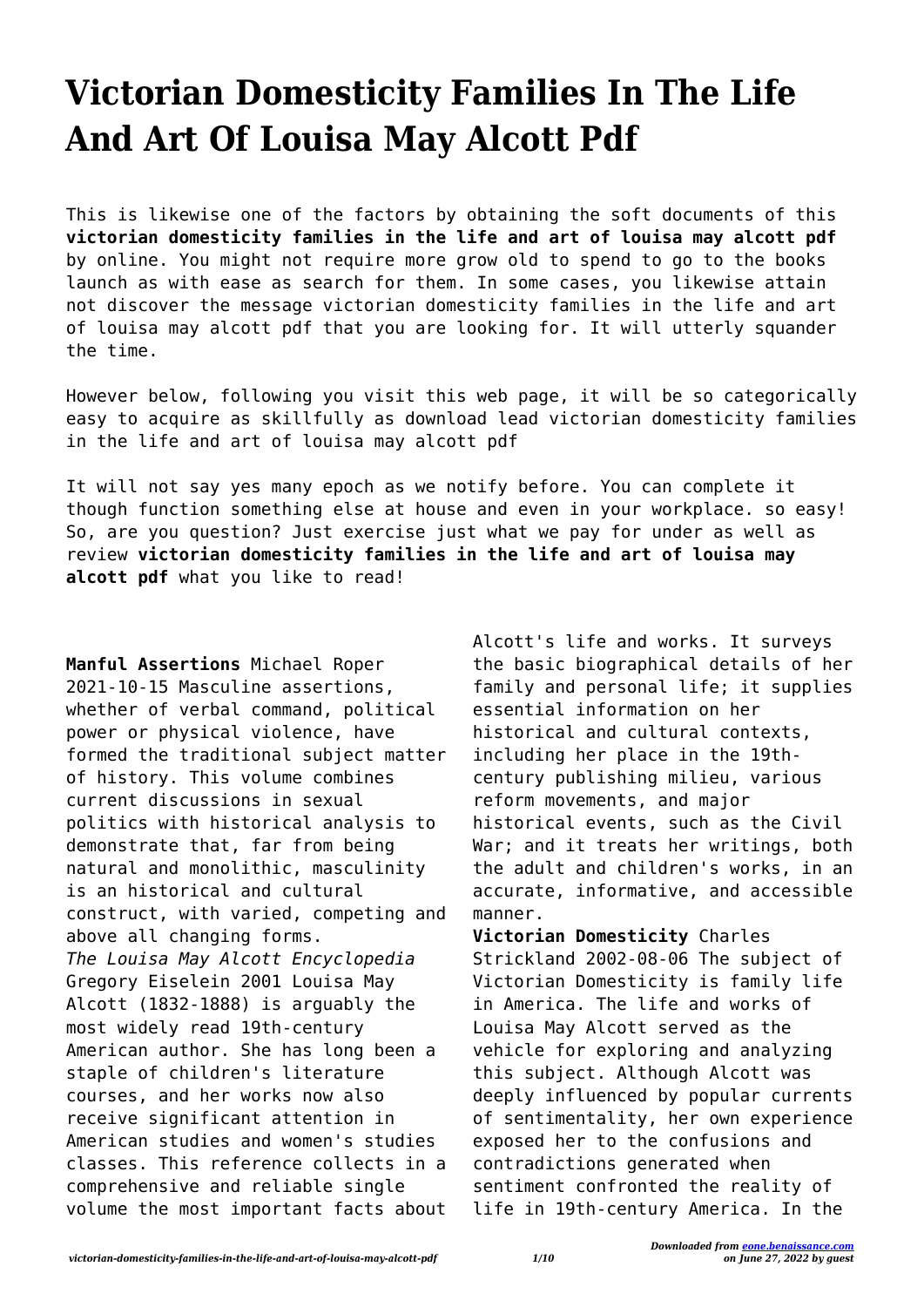first chapter Strickland outlines the ways in which sentimentality colored the perception of 19th-century Americans about such issues as courtship, marriage, the relationship between the sexes, generational relationships, and the relationship between the nuclear family and the community outside the family. Chapters two and three trace Alcott's childhood and adolescent experiences, exploring the tensions that developed between Louisa and her father, and detailing the ways in which she carried the double burden of being both poor and female as she sought her identity as a writer. The following six chapters treat the varieties of family life that appear in Alcott's stories, the impact of feminism on her life, and her emphasis on the importance of child nurture. In the final two chapters the author treats the relationships that Alcott perceived between the family and the world around it and assesses the legacy of the Victorian family idea.

*Pets and Domesticity in Victorian Literature and Culture* Monica Flegel 2015-02-11 Addressing the significance of the pet in the Victorian period, this book examines the role played by the domestic pet in delineating relations for each member of the "natural" family home. Flegel explores the pet in relation to the couple at the head of the house, to the children who make up the family's dependents, and to the common familial "outcasts" who populate Victorian literature and culture: the orphan, the spinster, the bachelor, and the same-sex couple. Drawing upon both animal studies and queer theory, this study stresses the importance of the domestic pet in elucidating normative sexuality and (re)productivity within the familial home, and reveals how the family pet operates as a means of

identifying aberrant, failed, or perverse familial and gender performances. The family pet, that is, was an important signifier in Victorian familial ideology of the individual family unit's ability to support or threaten the health and morality of the nation in the Victorian period. Texts by authors such as Clara Balfour, Juliana Horatia Ewing, E. Burrows, Bessie Rayner Parkes, Anne Brontë, George Eliot, Frederick Marryat, and Charles Dickens speak to the centrality of the domestic pet to negotiations of gender, power, and sexuality within the home that both reify and challenge the imaginary structure known as the natural family in the Victorian period. This book highlights the possibilities for a familial elsewhere outside of normative and restrictive models of heterosexuality, reproduction, and the natural family, and will be of interest to those studying Victorian literature and culture, animal studies, queer studies, and beyond. Broadview Anthology of British Literature, The. Concise Edition, Volume B

**Adopting America** Carol J. Singley 2011-04-29 Includes bibliographical references (p. 175-213) index. A Companion to Victorian Poetry Ciaran Cronin 2008-04-15 This Companion brings together specially commissioned essays by distinguished international scholars that reflect both the diversity of Victorian poetry and the variety of critical approaches that illuminate it. Approaches Victorian poetry by way of genre, production and cultural context, rather than through individual poets or poems Demonstrates how a particular poet or poem emerges from a number of overlapping cultural contexts. Explores the relationships between work by different poets Recalls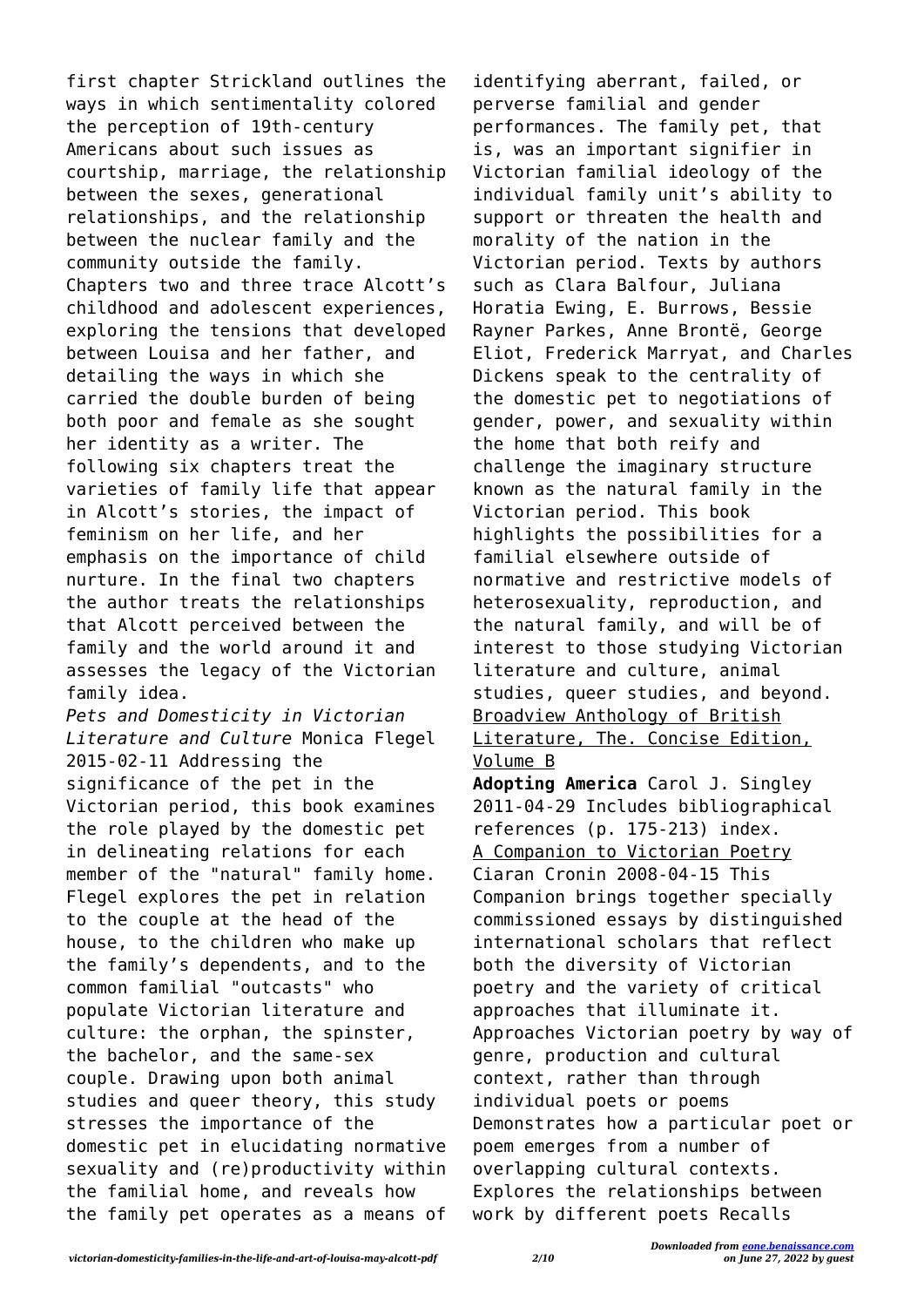attention to a considerable body of poetry that has fallen into neglect Essays are informed by recent developments in textual and cultural theory Considers Victorian women poets in every chapter **"The Art-Journal and Fine Art Publishing in Victorian England, 1850?880 "** Katherine Haskins 2017-07-05 Focusing on an era that both inherited and irretrievably altered the form and the content of earlier art production, The Art-Journal and Fine Art Publishing in Victorian England, 1850-1880 argues that fine art practices and the audiences and markets for them were influenced by the media culture of art publishing and journalism in substantial and formative ways, perhaps more than at any other time in the history of English art. The study centers on forms of Victorian picture-making and the art knowledge systems defining them, and draws on the histories of art, literature, journalism, and publishing. The historical example employed in the book is that of the more than 800 steel-plate prints after paintings published in the London-based Art-Journal between 1850 and 1880. The cultural phenomenon of the Art Journal print is shown to be a key connector in mid-Victorian art appreciation by drawing out specific tropes of likeness. This study also examines the important links between paint and print; the aesthetic values and domestic aspirations of the Victorian middle class; and the inextricable intertwining of fine art and 'trade' publishing. *Within the Plantation Household* Elizabeth Fox-Genovese 2000-11-09 Documenting the difficult class relations between women slaveholders and slave women, this study shows how class and race as well as gender shaped women's experiences and determined their identities. Drawing

upon massive research in diaries, letters, memoirs, and oral histories, the author argues that the lives of antebellum southern women, enslaved and free, differed fundamentally from those of northern women and that it is not possible to understand antebellum southern women by applying models derived from New England sources.

**Studies in short fiction** 1986 *Twain, Alcott, and the Birth of the Adolescent Reform Novel* Roberta S. Trites 2009-11-01 Trites argues that Twain and Alcott wrote on similar topics because they were so deeply affected by the Civil War, by cataclysmic emotional and financial losses in their families, by their cultural immersion in the tenets of Protestant philosophy, and by sexual tensions that may have stimulated their interest in writing for adolescents, Trites demonstrates how the authors participated in a cultural dynamic that marked the changing nature of adolescence in America, provoking a literary sentiment that continues to inform young adult literature. Both intuited that the transitory nature of adolescence makes it ripe for expression about human potential for change and reform. *Regendering the School Story* Beverly Lyon Clark 2001 Twenty-nine collected essays represent a critical history of Shakespeare's play as text and as theater, beginning with Samuel Johnson in 1765, and ending with a review of the Royal Shakespeare Company production in 1991. The criticism centers on three aspects of the play: the love/friendship debate. *Talking Bodies III* Michelle D. Ravenscroft 2021-07-26 The body, sexuality, and gender continue to be subjects of much debate in contemporary culture and academia. This collection of activist-academic essays scrutinises varied questions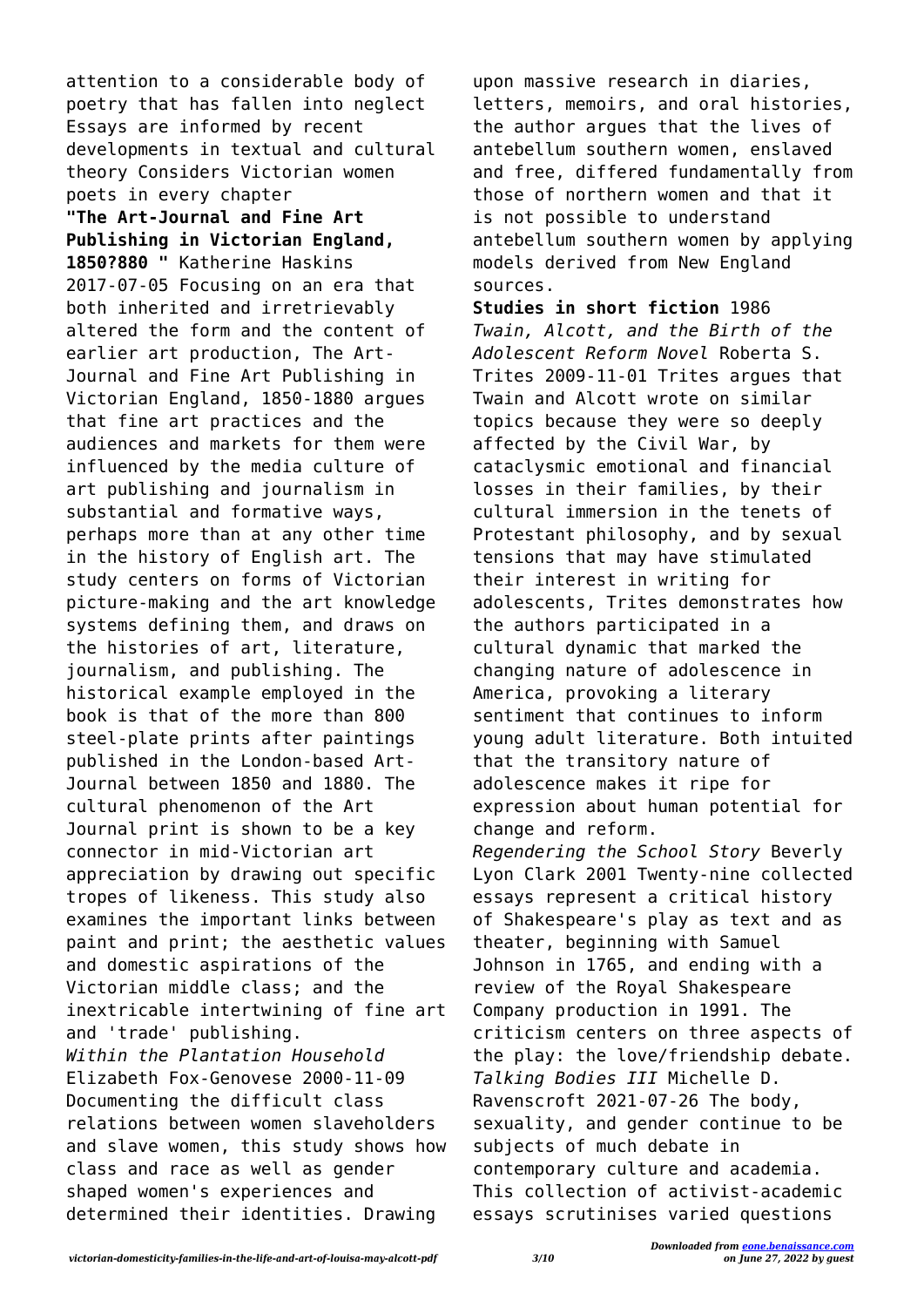relating to the way we understand and (re)present ourselves and others, and at its core represents hope and determination that a different world is possible.

**Contemporary Adolescent Literature and Culture** Maria Nikolajeva 2016-05-13 Offering a wide range of critical perspectives, this volume explores the moral, ideological and literary landscapes in fiction and other cultural productions aimed at young adults. Topics examined are adolescence and the natural world, nationhood and identity, the mapping of sexual awakening onto postcolonial awareness, hybridity and trans-racial romance, transgressive sexuality, the sexually abused adolescent body, music as a code for identity formation, representations of adolescent emotion, and what neuroscience research tells us about young adult readers, writers, and young artists. Throughout, the volume explores the ways writers configure their adolescent protagonists as awkward, alienated, rebellious and unhappy, so that the figure of the young adult becomes a symbol of wider political and societal concerns. Examining in depth significant contemporary novels, including those by Julia Alvarez, Stephenie Meyer, Tamora Pierce, Malorie Blackman and Meg Rosoff, among others, Contemporary Adolescent Literature and Culture illuminates the ways in which the cultural constructions 'adolescent' and 'young adult fiction' share some of society's most painful anxieties and contradictions. **The Broadview Anthology of British Literature Volume 5: The Victorian Era - Second Edition** Joseph Black 2012-01-12 In all six of its volumes The Broadview Anthology of British Literature presents British literature in a truly distinctive light. Fully grounded in sound literary and historical scholarship,

the anthology takes a fresh approach to many canonical authors, and includes a wide selection of work by lesser-known writers. The anthology also provides wide-ranging coverage of the worldwide connections of British literature, and it pays attention throughout to issues of race, gender, class, and sexual orientation. It includes comprehensive introductions to each period, providing in each case an overview of the historical and cultural as well as the literary background. It features accessible and engaging headnotes for all authors, extensive explanatory annotations, and an unparalleled number of illustrations and contextual materials. Innovative, authoritative and comprehensive, The Broadview Anthology of British Literature has established itself as a leader in the field. The full anthology comprises six bound volumes, together with an extensive website component; the latter has been edited, annotated, and designed according to the same high standards as the bound book component of the anthology, and is accessible by using the passcode obtained with the purchase of one or more of the bound volumes. For the second edition of this volume a number of changes have been made. Elizabeth Gaskell's "Our Society at Cranford" has been added, as has Anthony Trollope's "A Turkish Bath." Charles Dickens is now represented with a number of short selections. The selection of poems by D.G. Rossetti has been expanded considerably (the entire 1870 House of Life sequence is included), as has that by Michael Field. A selection of poems by two key figures who also appear in the anthology's twentieth century volume (Thomas Hardy and W.B. Yeats) is also now included. Several of the Contexts sections in the volume have been expanded—notably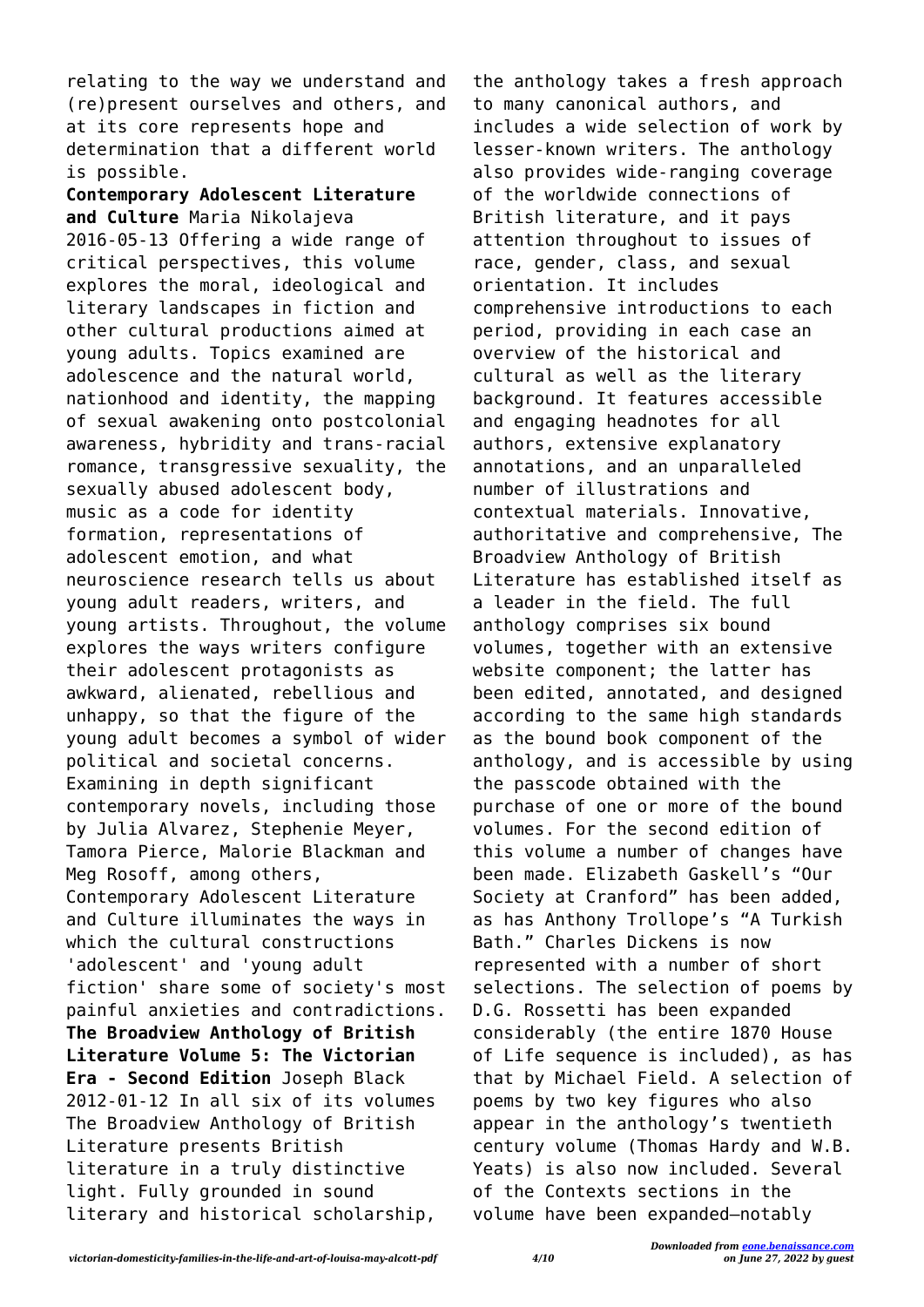"The Place of Women in Society," which now includes material concerning the Contagious Diseases Acts) and "Britain, Empire, and a Wider World," which now includes a section on the Great Exhibition of 1851. The volume will also include additional visual material—including four more pages of full color illustrations. Inevitably, some selections have been dropped from the bound book; these will all remain available, however, on the anthology's website component. The most significant change in that direction is Dickens's A Christmas Carol. As well as remaining available on the website, that work—like Hard Times, Great Expectations, and approximately 100 other titles from the Victorian period, is available as a stand-alone volume in the Broadview Editions series, and may be added (at little or no additional cost to the student) in a shrink-wrapped combination package. Modernism and the Architecture of Private Life Victoria Rosner 2005-01-19 Modernism and the Architecture of Private Life offers a bold new assessment of the role of the domestic sphere in modernist literature, architecture, and design. Elegantly synthesizing modernist literature with architectural plans, room designs, and decorative art, Victoria Rosner's work explores the collaborations among modern British writers, interior designers, and architects in redefining the form, function, and meaning of middle-class private life. Drawing on a host of previously unexamined archival sources and works by figures such as E. M. Forster, Roger Fry, Oscar Wilde, James McNeill Whistler, and Virginia Woolf, Rosner highlights the participation of modernist literature in the creation of an experimental, embodied, and unstructured private life, which we continue to

characterize as "modern." The Oxford Encyclopedia of American Literature Jay Parini 2004 Alphabetically arranged entries include discussions of individual authors, literary movements, institutions, notable texts, literary developments, themes, ethnic literatures, and "topic" essays. *The Continuum Encyclopedia of American Literature* Steven R. Serafin 2005-09-01 More than ten years in the making, this comprehensive singlevolume literary survey is for the student, scholar, and general reader. The Continuum Encyclopedia of American Literature represents a collaborative effort, involving 300 contributors from across the US and Canada. Composed of more than 1,100 signed biographical-critical entries, this Encyclopedia serves as both guide and companion to the study and appreciation of American literature. A special feature is the topical article, of which there are 70. *Professional Domesticity in the Victorian Novel* Monica F. Cohen 1998-02-05 Revisionary study of how domestic work gained social credibility through the language of professionalism. **Sisters on Screen** Eva Rueschmann 2000 Perhaps the most vital, emotionally complex, and lasting attachments between women occur between sisters. Whether as best friends or antagonists, "sisters remain entangled in a common tapestry of mutual experience and remembrance, family and history," according to author Eva Rueschmann. Although many of the women-centered films in the last three decades depict the relationship between sisters as a pivotal aspect of a character's psychological development, the now substantial body of feminist film criticism has not taken up this theme in any sustained way. InSisters on

Screen, Eva Rueschmann explores the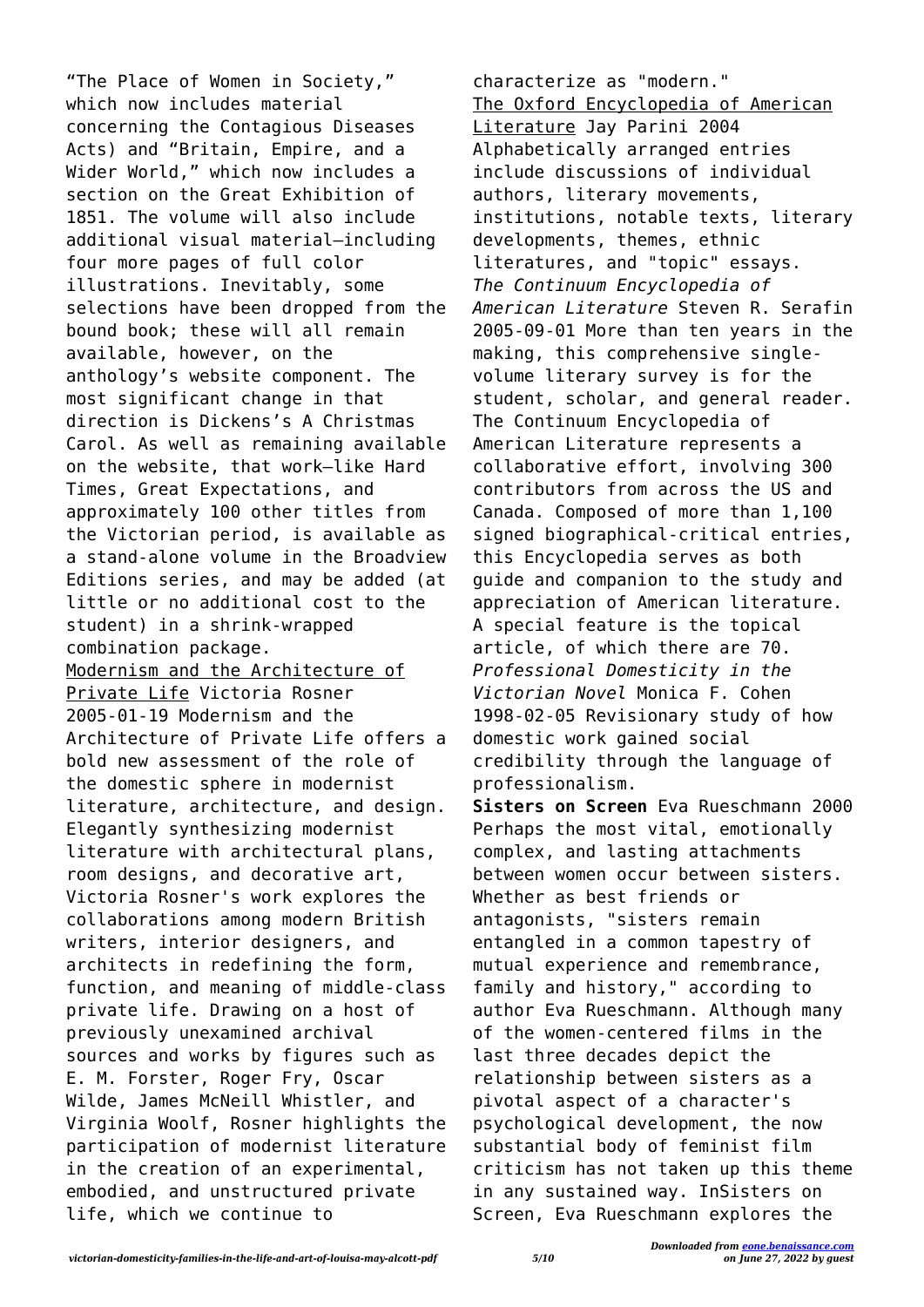sister bond in a wide range of modernist feature films that depart from the conventional cinematic rendering of women's lives. Drawing on the psychoanalytic concept of intersubjectivity, this book emphasizes the role of a woman's relationship and inner world in her continual quest for self-knowledge. Offering an original and absorbing perspective on women's filmic images,Sisters on Screenreveals how post-1960s cinema has articulated the ways in which biological sisters negotiate mutuality and difference, co-author family histories, and profoundly shape each other's political and personal identities. The films in focus question standards of femininity as they probe into memory, fantasy, and desire, bringing women's realities into view in the process. Structuring her discussion in terms of life-cycle stages—adolescence and adulthood—Rueschmann offers an indepth discussion of such films asAn Angel at My Table,Double Happiness,Eve's Bayou,Gas Food Lodging,Heavenly Creatures,Little Women,Marianne and Julianne,Paura e amore, Peppermint Soda, The Silence,Sweetie, andWelcome to the Dollhouse. Rueschmann draws upon the works of filmmakers from the 1970s to the 1990s. Some of the directors included in her study are Allison Anders, Gillian Armstrong, Ingmar Bergman, Jane Campion, Peter Jackson, Mina Shum, Diane Kurys, Kasi Lemmons, Todd Solondz, and Margarethe von Trotta.Sisters on Screenwill appeal to anyone interested in women's studies, film studies, psychology, psychoanalytic readings of cinema, women directors, and international modern film. Author note:Eva Rueschmannis Assistant Professor of Cultural Studies at Hampshire College. **Little Women at 150** Daniel Shealy

2022-03-15 Contributions by Beverly Lyon Clark, Christine Doyle, Gregory Eiselein, John Matteson, Joel Myerson, Sandra Harbert Petrulionis, Anne K. Phillips, Daniel Shealy, and Roberta Seelinger Trites As the golden age of children's literature dawned in America in the mid-1860s, Louisa May Alcott's Little Women, a work that many scholars view as one of the first realistic novels for young people, soon became a classic. Never out of print, Alcott's tale of four sisters growing up in nineteenth-century New England has been published in more than fifty countries around the world. Over the century and a half since its publication, the novel has grown into a cherished book for girls and boys alike. Readers as diverse as Carson McCullers, Gloria Steinem, Theodore Roosevelt, Patti Smith, and J. K. Rowling have declared it a favorite. Little Women at 150, a collection of eight original essays by scholars whose research and writings over the past twenty years have helped elevate Alcott's reputation in the academic community, examines anew the enduring popularity of the novel and explores the myriad complexities of Alcott's most famous work. Examining key issues about philanthropy, class, feminism, Marxism, Transcendentalism, canon formation, domestic labor, marriage, and Australian literature, Little Women at 150 presents new perspectives on one of the United States' most enduring novels. A historical and critical introduction discusses the creation and publication of the novel, briefly traces the scholarly critical response, and demonstrates how these new essays show us that Little Women and its illustrations still have riches to reveal to its readers in the twenty-first century. **The Broadview Anthology of British Literature: One-Volume Compact**

*victorian-domesticity-families-in-the-life-and-art-of-louisa-may-alcott-pdf 6/10*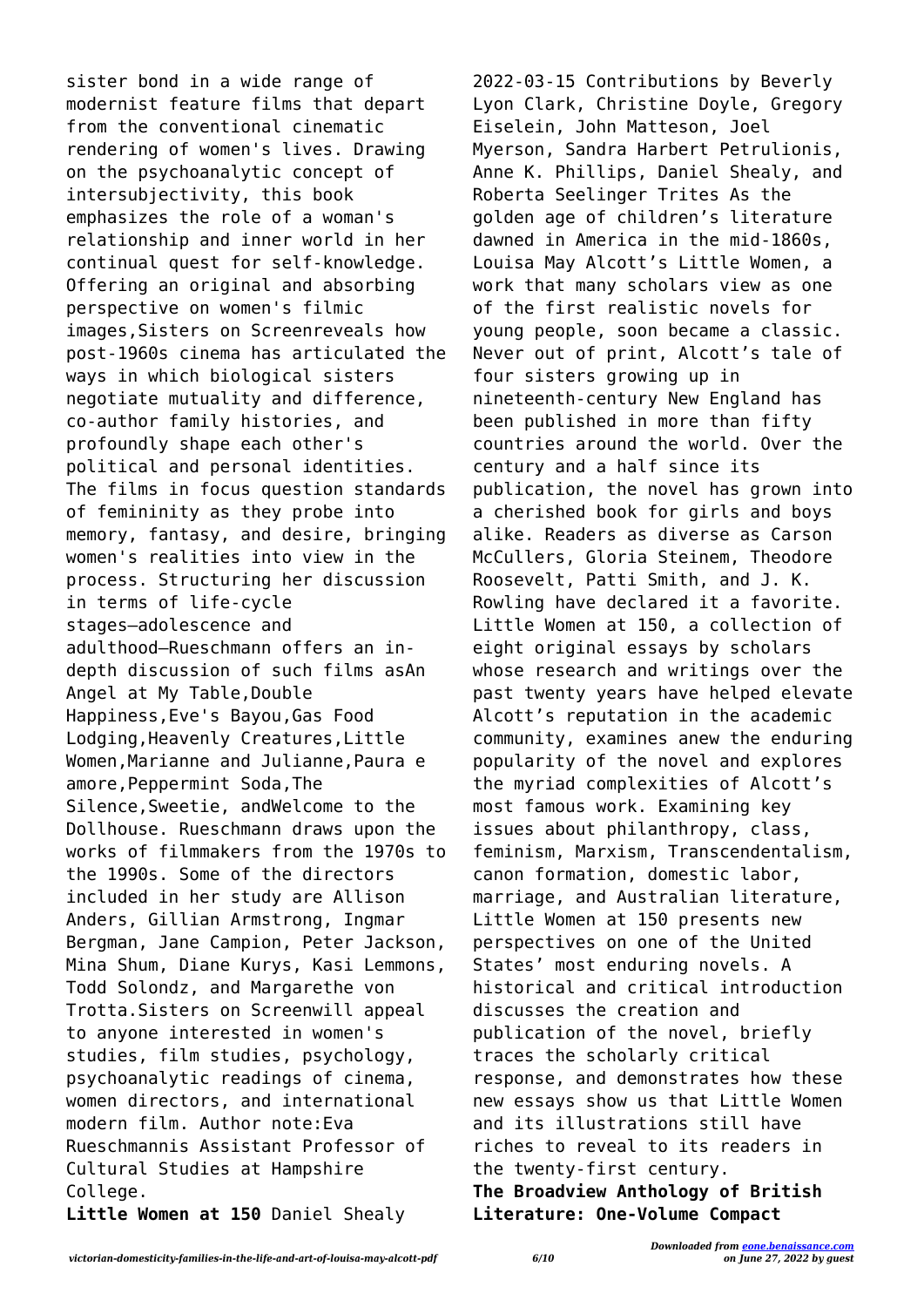**Edition** Joseph Black 2015-04-20 In all six of its volumes The Broadview Anthology of British Literature presents British literature in a truly distinctive light. Fully grounded in sound literary and historical scholarship, the anthology takes a fresh approach to many canonical authors, and includes a wide selection of work by lesserknown writers. The anthology also provides wide-ranging coverage of the worldwide connections of British literature, and it pays attention throughout to issues of race, gender, class, and sexual orientation. It includes comprehensive introductions to each period, providing in each case an overview of the historical and cultural as well as the literary background. It features accessible and engaging headnotes for all authors, extensive explanatory annotations, and an unparalleled number of illustrations and contextual materials. Innovative, authoritative and comprehensive, The Broadview Anthology of British Literature has established itself as a leader in the field. The full anthology comprises six bound volumes, together with an extensive website component; the latter has been edited, annotated, and designed according to the same high standards as the bound book component of the anthology, and is accessible by using the passcode obtained with the purchase of one or more of the bound volumes. For those seeking an even more streamlined anthology than the two-volume Concise Edition, The Broadview Anthology of British Literature is now available in a compact single-volume version. The edition features the same high quality of introductions, annotations, contextual materials, and illustrations found in the full anthology, and it complements an ample offering of canonical works

with a vibrant selection of lesscanonical pieces. The compact singlevolume edition also includes a substantial website component, providing for much greater flexibility. An increasing number of works from the full six-volume anthology (or from its website component) are also being made available in stand-alone Broadview Anthology of British Literature editions that can be bundled with the anthology.

*Inside the Victorian Home* Judith Flanders 2004 Takes readers through daily life in a Victorian house on a room-by-room basis, providing detailed descriptions of each area's furnishings and decorations while recounting events that may have transpired in the parlor, master bedroom, scullery, sickroom, and more. By the author of A Circle of Sisters.

**Siblinghood and social relations in Georgian England** Amy Harris 2017-10-03 This book examines the impact sisters and brothers had on eighteenth-century English families and society. Using evidence from letters, diaries, probate disputes, court transcripts, prescriptive literature and portraiture, it argues that although parents' wills often recommended their children 'share and share alike', siblings had to constantly negotiate between prescribed equality and practiced inequalities. Siblinghood and social relations in Georgian England, which will be the first monograph-length analysis of early modern siblings in England, is primed to be at the forefront of sibling studies. The book is intended for a broad audience of scholars – particularly those interested in families, women, children and eighteenth-century social and cultural history. *Emma Newman* Randi Jones Walker 2000-12-01 And because the geography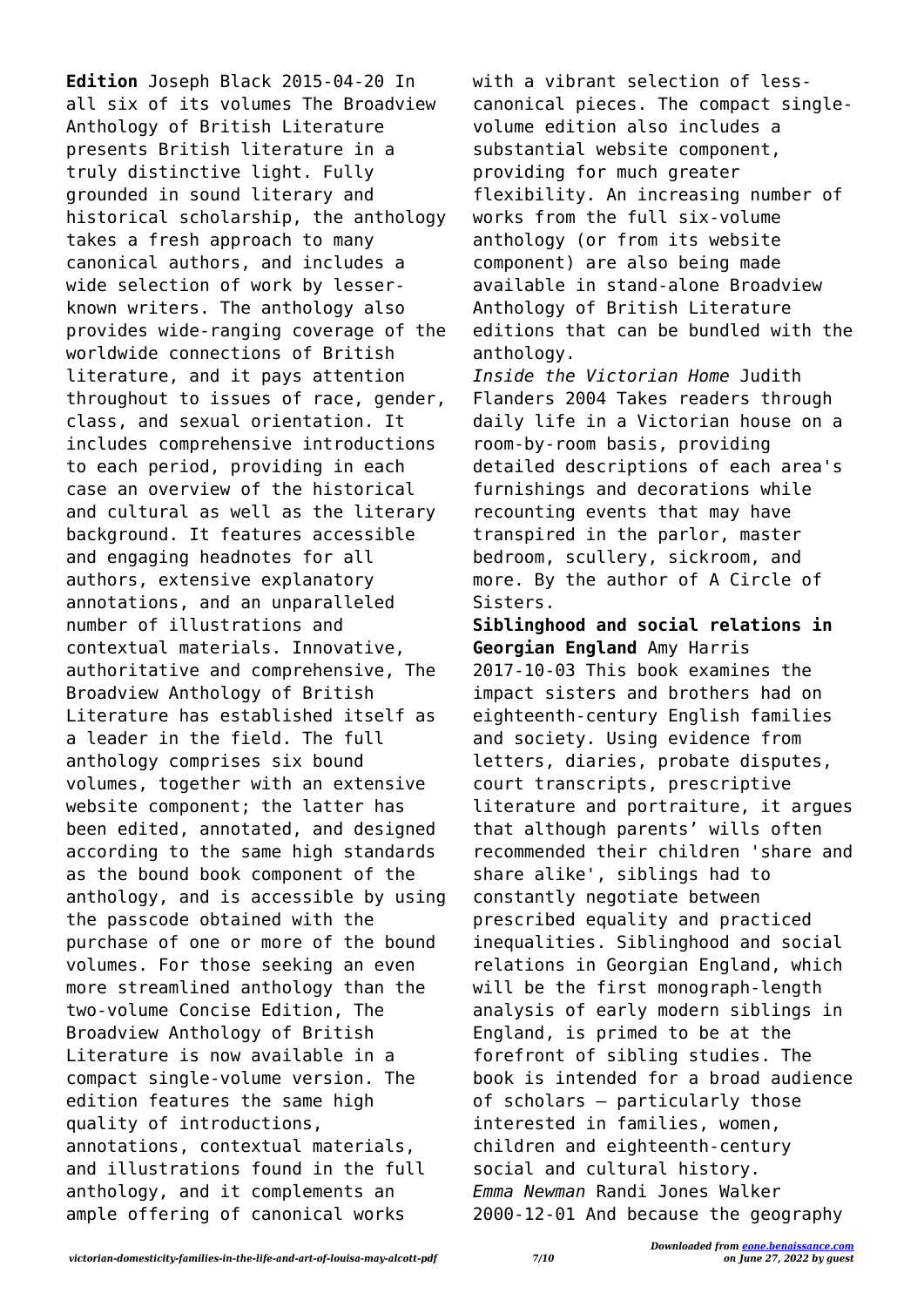isolated men from women, minister from denomination, and minister from her people, it provided freedom for women to engage in pastoral work and to break the barriers keeping them from the pulpit and ordination." "Walker draws on Emma Newman's diaries and correspondence to examine religion through day-to-day experiences of one who lived a life of service on the American frontier."--BOOK JACKET. **Work, Gender and Family in Victorian England** Karl Ittmann 2016-07-27 `What a pleasure to see this pathbreaking research in print! Karl Ittmann's analysis of Bradford pushes forward our knowledge of the quiet revolution in social habits which took place in the late nineteenth century. In particular, his ability to link the decline of marital fertility with the reorganisation of work and gender roles is exemplary. This book should be of interest to all specialists in Victorian social history.' - David Levine, The Ontario Institute for Studies in Education, Toronto Work, Gender and Family in Victorian England examines the impact of the Industrial Revolution upon the family and questions the extent to which ordinary working men and women shared the 'Victorian values' and prosperity of their middle-class countrymen. The book focuses on the industrial town of Bradford, West Yorkshire, in the second half of the nineteenth century and traces how men and women and their families adapted to the new life brought by the rise of the mill and the city. **Family Men** Shawn Johansen 2001 First

Published in 2001. Routledge is an imprint of Taylor & Francis, an informa company.

Theatre in the Victorian Age Michael R Booth 1991-07-26 A comprehensive survey of the theatre practice and dramatic literature of the Victorian period.

**Stories and Society** Dennis Butts 1992-07-01 Children's literature is increasingly exposed to critical debate in England and America. There are indeed a number of histories and surveys of children's literature, but few works exist which discuss the contexts, ideologies and narrative structures of children's stories in a serious and detailed manner, or examine particular case-histories to see how the different forces interact. This is what this collection of essays attempts to do. The topics range from Little Women to Winnie the Pooh and from story forms such as 'The Adventure Story' to 'Fantasy'.

The Christian Home in Victorian America, 1840--1900 Colleen McDannell 1994-03-22 "... wonderfully imaginative and provocative in its interdisciplinary approach to the study of nineteenth-century American religion and women's role within it."Â -- Choice "... an important addition to the fields of religious studies, women's history, and American cultural history." -- Journal of the American Academy of Religion "... a complete and complex portrait of the Christian home." -- The Journal of American History **Queer Victorian Families** Duc Dau 2015-02-11 The Victorians elevated the home and heteronormative family life to an almost secular religion. Yet alongside the middle-class domestic ideal were other families, many of which existed in the literature of the time. Queer Victorian Families: Curious Relations in Literature is chiefly concerned with these atypical or "queer" families. This collection serves as a corrective against limited definitions of family and is a timely addition to Victorian studies. Interdisciplinary in nature, the collection opens up new possibilities for uncovering submerged,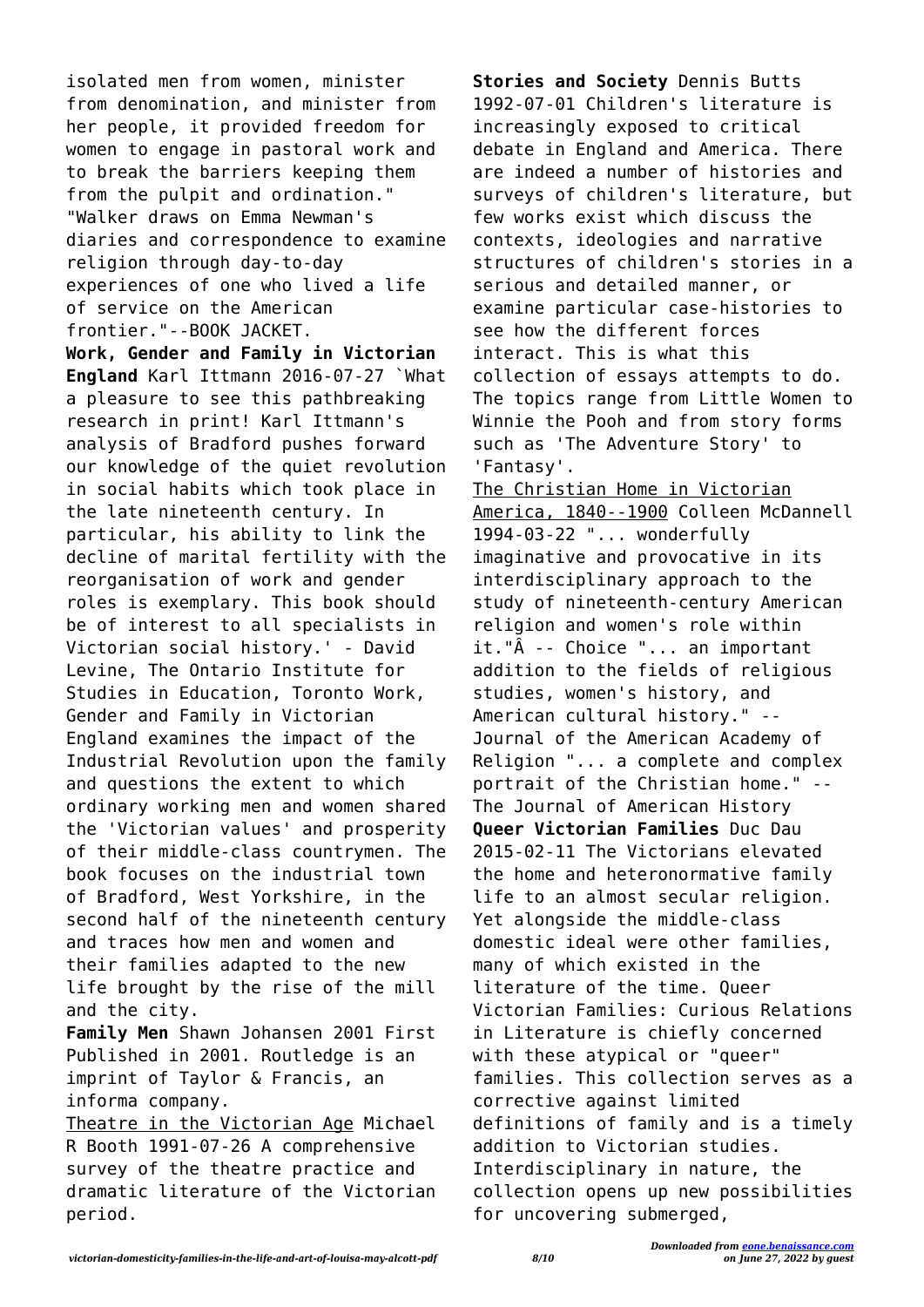marginalized, and alternative stories in Victorian literature. Broad in scope, subjects range from Count Fosco and his animal "children" in Wilkie Collins's The Woman in White, to male kinship within and across Alfred Tennyson's In Memoriam and Herman Melville's Moby-Dick, and the nexus between disability and loving relationships in the fiction of Dinah Mulock Craik and Charlotte M. Yonge. Queer Victorian Families is a wideranging and theoretically adventurous exposé of the curious relations in the literary family tree. The Broadview Anthology of British Literature, Volume 5: The Victorian Era – Third Edition Joseph Black et al. 2021-06-01 Shaped by sound literary and historical scholarship, The Broadview Anthology of British Literature takes a fresh approach to many canonical authors and includes a broad selection of work by lesserknown writers. The anthology also provides wide-ranging coverage of the worldwide connections of British literature, and it pays attention throughout to matters such as race, gender, class, and sexual orientation. The full anthology comprises six bound volumes, together with an extensive website component; a passcode to access the latter is included with the purchase of one or more of the bound volumes. A twovolume Concise Edition and a onevolume Compact Edition are also available. Highlights of Volume 5: The Victorian Era include the complete texts of In Memoriam A.H.H., The Importance of Being Earnest, Carmilla, and Strange Case of Dr. Jekyll and Mr. Hyde, as well as Contexts sections on "Work and Poverty," "Women in Society," "Sexuality in the Victorian Era," "Nature and the Environment," "The New Woman," and "Britain, Empire, and a Wider World." The third edition also offers expanded representation

of writers of color, including Mary Prince, Mary Seacole, Toru Dutt, and Rabindranath Tagore. Revivals and Roller Rinks Lynne Sorrel Marks 1996-01-01 Based primarily on a study of the towns of Thorold, Campbellford, and Ingersoll this investigation seeks as well to determine the nature of commonalities and differences in patterns of participation in religious and leisure activities within both middle- and working-class families. **Victorian Animal Dreams** Deborah Denenholz Morse 2017-05-15 The Victorian period witnessed the beginning of a debate on the status of animals that continues today. This volume explicitly acknowledges the way twenty-first-century deliberations about animal rights and the fact of past and prospective animal extinction haunt the discussion of the Victorians' obsession with animals. Combining close attention to historical detail with a sophisticated analytical framework, the contributors examine the various forms of human dominion over animals, including imaginative possession of animals in the realms of fiction, performance, and the visual arts, as well as physical control as manifest in hunting, killing, vivisection and zookeeping. The diverse range of topics, analyzed from a contemporary perspective, makes the volume a significant contribution to Victorian studies. The conclusion by Harriet Ritvo, the pre-eminent authority in the field of Victorian/animal studies, provides valuable insight into the burgeoning field of animal studies and points toward future studies of animals in the Victorian period. *Little Women and the Feminist Imagination* Janice M. Alberghene 1999 Raising key questions about race, class, sexuality, age, material culture, intellectual history,